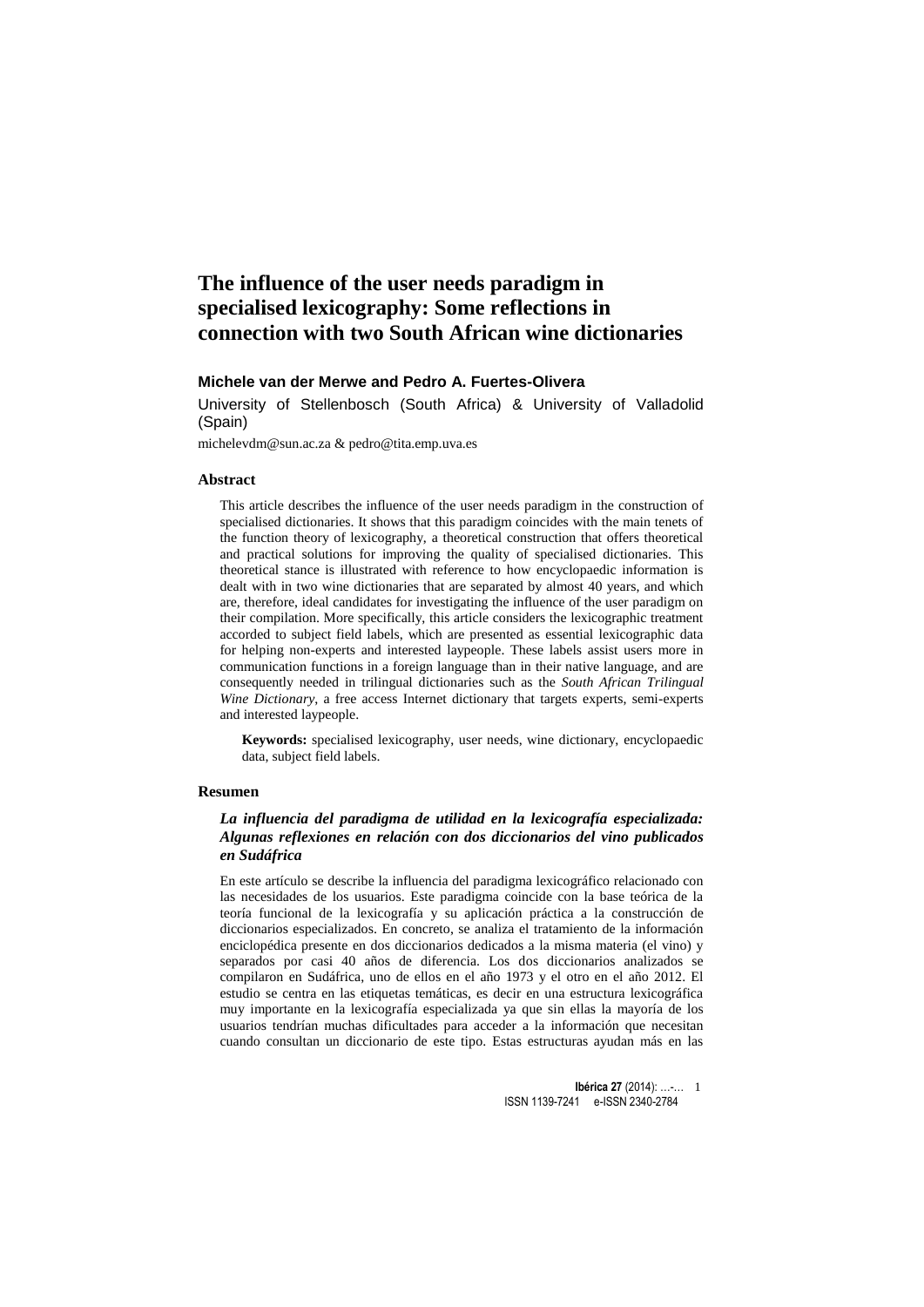diferentes situaciones comunicativas en una lengua extranjera que en la lengua propia del usuario; aparecen en el diccionario de 2012, el *South African Trilingual Wine Dictionary* , que es un diccionario de acceso libre que puede consultarse en Internet y que tiene como objetivo ayudar a los tres tipos de usuarios descritos hasta la fecha en la literatura lexicográfica: expertos, semi-expertos; legos interesados.

**Palabras clave**: lexicografía especializada; necesidades del usuario; diccionario de vino; datos enciclopédicos; etiquetas temáticas

# **1. Introduction**

Tarp's (2012) discussion of the development of specialised lexicography during the past twenty years offers mixed results. On the one hand, the number of published specialised reference works has increased substantially. On the other hand, the lexicographic quality of most of these works is deficient:

Specialised lexicography has produced a big and growing quantity of practical products during the past two decades; however, when it comes to the quality of these products and the underlying theory that has to support and guarantee this quality, specialised lexicography – including terminography – has more than anything else been characterised by twenty years in slow motion. (Tarp, 2012: 125)

There are several factors that might have contributed to this situation, a lack of adequate theoretical framework representing the factor discussed in this paper. We aim to show that the so-called "user needs paradigm" introduced in Householder & Saporta's (1967) seminal work offers theoretical and practical solutions for improving the lexicographic quality of specialised dictionaries (Section 2). This approach is illustrated by our reference to two South African wine dictionaries, which were published in 1973 and 2012 (Section 3). In particular, this paper will argue that the inclusion of subject labels in the dictionary published in 2012 responds to the influence of the user needs paradigm, and therefore illustrates the way ahead for enhancing the lexicographic quality of specialised dictionaries, namely, to take into consideration the theories developed in the field of Lexicography (Section 4). A final conclusion summarizes the main points discussed and offers some reflections on future developments.

# **2. The user needs paradigm**

The user needs paradigm refers to the academic discussions that focus on users consulting a dictionary in specific usage situations. These discussions are widespread in specialised lexicography and have been one of the central issues in the development of the Function Theory of Lexicography, which is a theoretical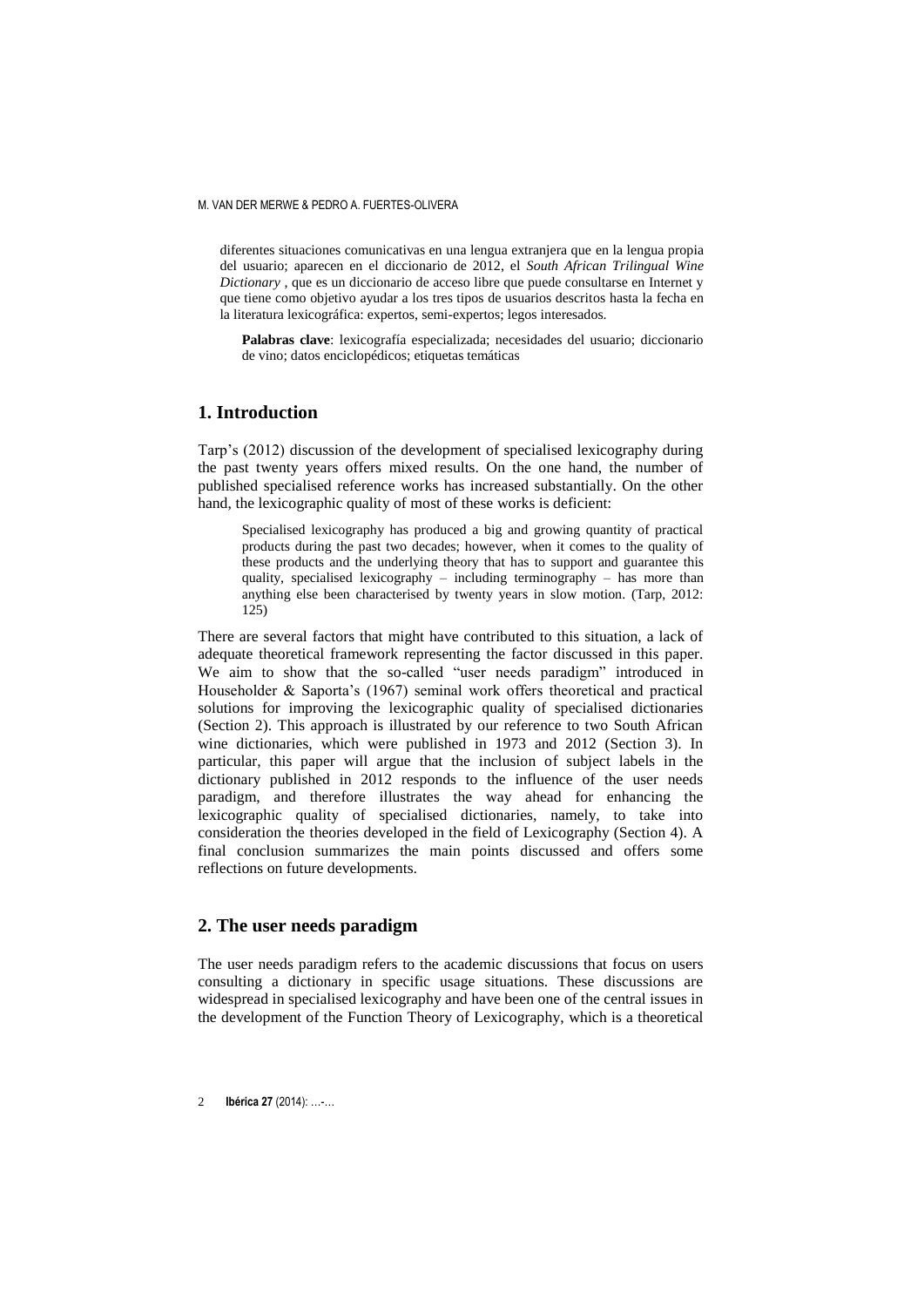construction initially advocated by Bergenholtz & Tarp (2002, 2003 & 2004; Tarp, 2008).

The Function Theory of Lexicography is being used in the construction of several specialised dictionaries, for example, the accounting dictionaries (Fuertes-Olivera, 2009 & 2011; Fuertes-Olivera & Nielsen, 2011 & 2012; Fuertes-Olivera & Tarp, 2011; Nielsen & Almind, 2011; Bergenholtz, 2012; Fuertes-Olivera et al., 2012). It maintains that the genuine purpose of any information tool is satisfying the specific needs a particular user has in a specific usage situation. Tarp (2008: 56-57) has shown that user needs can be divided into two main groups: "primary user needs" and "secondary user needs". Primary user needs are those leading to a dictionary usage context, for example, a communicative-oriented situation such as translating a specialised text. Primary user needs are those requiring information and typically include data about the mother tongue, the foreign language, specialised language in both the mother tongue and the foreign language, comparative information about the mother tongue and foreign language, comparative data about specialised language in the mother tongue and foreign language, general cultural information, that relating to culture in a specific language area, information concerning a specific subject or science, and comparative data on a subject in national and foreign culture (see Tarp, 2008: 56-57 for a review).

Secondary user needs are those that arise when users seek assistance in a dictionary. These are needs for information as well as for instruction and education, for example, users who "have very little knowledge about a specific discipline need simple lexicographical data about this discipline – otherwise they will find it hard to extract information out of complex data" (Tarp, 2008: 57-58) Similarly, users who have a poor command of a foreign language need dictionaries containing the relevant lexicographical data in their mother tongue. To put it another way, users with no formal training in grammar, for example, Spanish students of Science, will find dictionary articles such as that in example (1) useless, even if *PDEV* is a fundamental resource for use in computational linguistics, language teaching, and cognitive science." (URL: [http://nlp.fi.muni.cz/projekty/cpa/\)](http://nlp.fi.muni.cz/projekty/cpa/)

| No. | % | <b>Pattern / Implicature</b>                                                                                                                                                                 |          |
|-----|---|----------------------------------------------------------------------------------------------------------------------------------------------------------------------------------------------|----------|
|     |   | 66% {[[Dog]]   {fox   seal   }} bark [NO OBJ]                                                                                                                                                | conc.    |
|     |   | {[[Dog]]   {fox   seal   baboon}} utters a sharp, loud cry or a series of such cries<br>Typically, [[Dog]] does this as a warning Such cries are characteristic of adult large dogs exploit. |          |
| 2   |   | 25% [[Human]] bark [[Speech Act]] $\{QUOTE = \}$                                                                                                                                             | conc.    |
|     |   | [[Human]] utters {[[Speech Act]]   [QUOTE]} in a loud, harsh voice                                                                                                                           | exploit. |
| 3   |   | 5% idiom [[Human]] bark [NO OBJ] {up {the wrong tree}}                                                                                                                                       | conc.    |
|     |   | [[Human]] is pursuing an erroneous line of inquiry                                                                                                                                           | exploit. |
| 4   |   | 2% [[Human]] bark ({shin})                                                                                                                                                                   | conc.    |
|     |   | [[Human]] accidentally knocks {shin} against a hard object, causing pain                                                                                                                     | exploit  |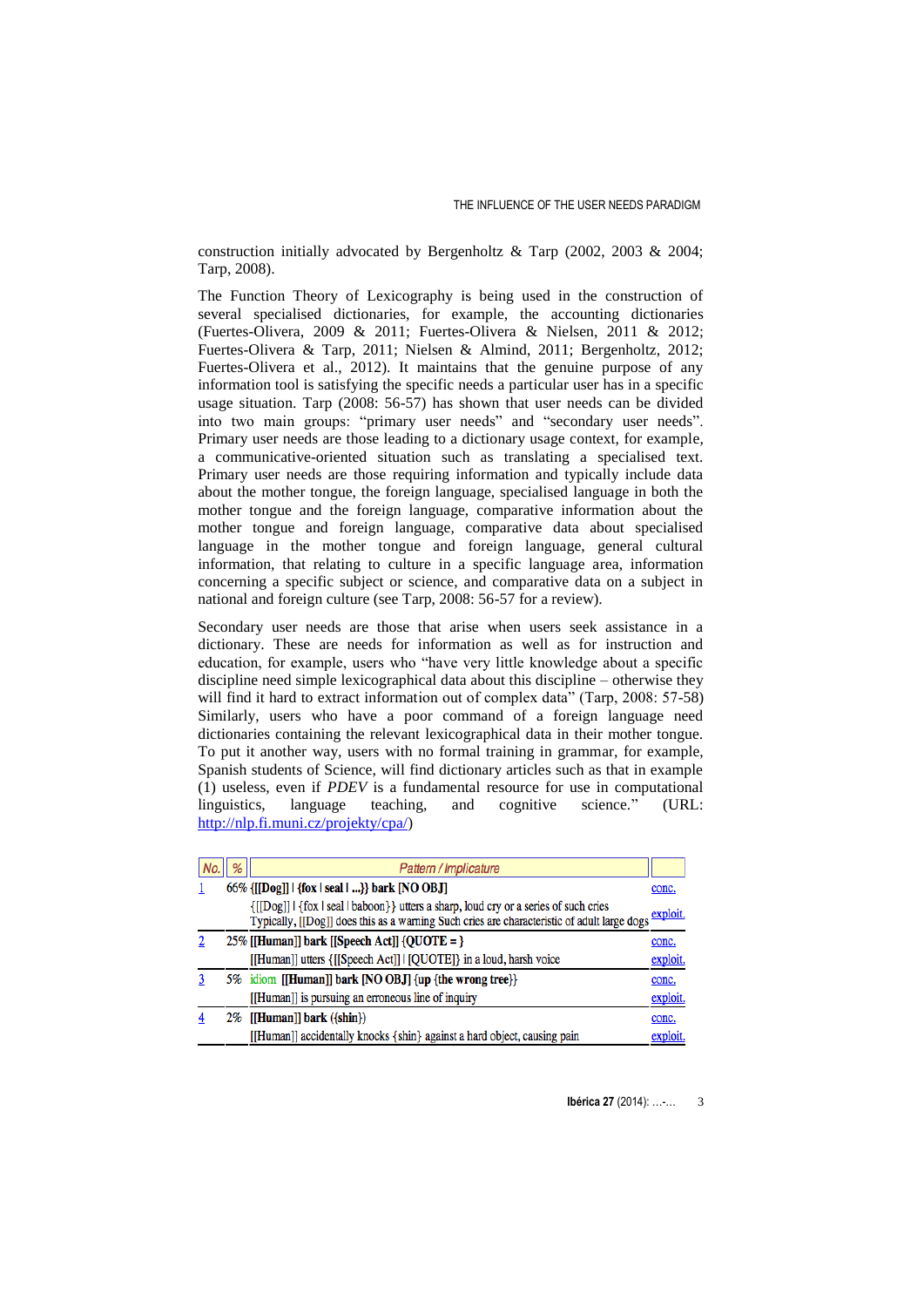#### Example (1). Patterns of the verb "to bark" extracted from Hanks' *PDEV*.

A review of the literature on specialised information tools reveals that the term "user needs" is frequently repeated, although for most scholars it is a kind of "catch phrase" with no real meaning. This is currently occurring in Spanish terminographical circles, in which *"*user needs" are taken for granted, perhaps because most Spanish scholars approach the construction of specialised dictionaries by making use of Linguistics, typically the main tenets of Corpus Linguistics, Cognitive Linguistics, and Functionalism. This approach can be observed in some publications – for example, Alonso, Millon and Williams  $(2011)$ , Fernández and Faber  $(2011)$  – devoted to presenting the theoretical bases underpinning the construction of on-going specialised information tools.

Alonso, Millon and Williams' (2011) *DicSci*, for example, is a specialised dictionary prototype that is being compiled by replicating Hanks' *PDEV* (see example 1) and using Williams's (1998) collocational network, and Williams and Millon's (2009) collocational resonance. According to the authors, the *DisSci* project aims to build an "organic online dictionary of verb uses in sciences which will reflect usage and assist non-native speakers of English with production" (Alonso, Millon & Williams, 2011: 19). By "organic" the authors refer to "a living dictionary that will organised (sic) itself in a natural way thanks to the links between words shown by means of collocational networks" (Alonso, Millon & Williams, 2011: 16). In addition, the authors are confident that the *DicSci* will provide a way to explain the terminological and phraseological tendency of words used in science.

Fernández and Faber (2011: 204) claim that specialised dictionaries "describe relationships between terms and concepts", and therefore propose the use of prototype theory and several other cognitive mechanisms with the aim of representing the conceptual structures underlying terms in the domain. This can be achieved by writing definitions that signal the existence of relations, for example, a part-whole relation, among concepts. For instance, using the tenets of prototype theory can shed light on several vertical and horizontal relations that are expected to be used when writing the lexicographical data needed for assisting users. They show the working of such an approach in the entry "window" that is characterised in several dimensions. Fernández and Faber defend this approach in their discussion of *BEST*, which is an online dictionary prototype for learners in the architecture and building construction domain.

To the best of our knowledge, *DicSci* and *BEST* are still on the drawing board and, therefore, cannot be evaluated. However, our experience as metalexicographers and lexicographers leads us to make the claim that the above theoretical bases will not result in dictionaries directed at satisfying their users' needs. For instance, users of specialised dictionaries are interested in neither the horizontal nor vertical relations of terms. Instead, we propose an analysis of the term "user needs" in relation to the Function Theory of Lexicography, which argues that users "always" need a specific type of information that depends both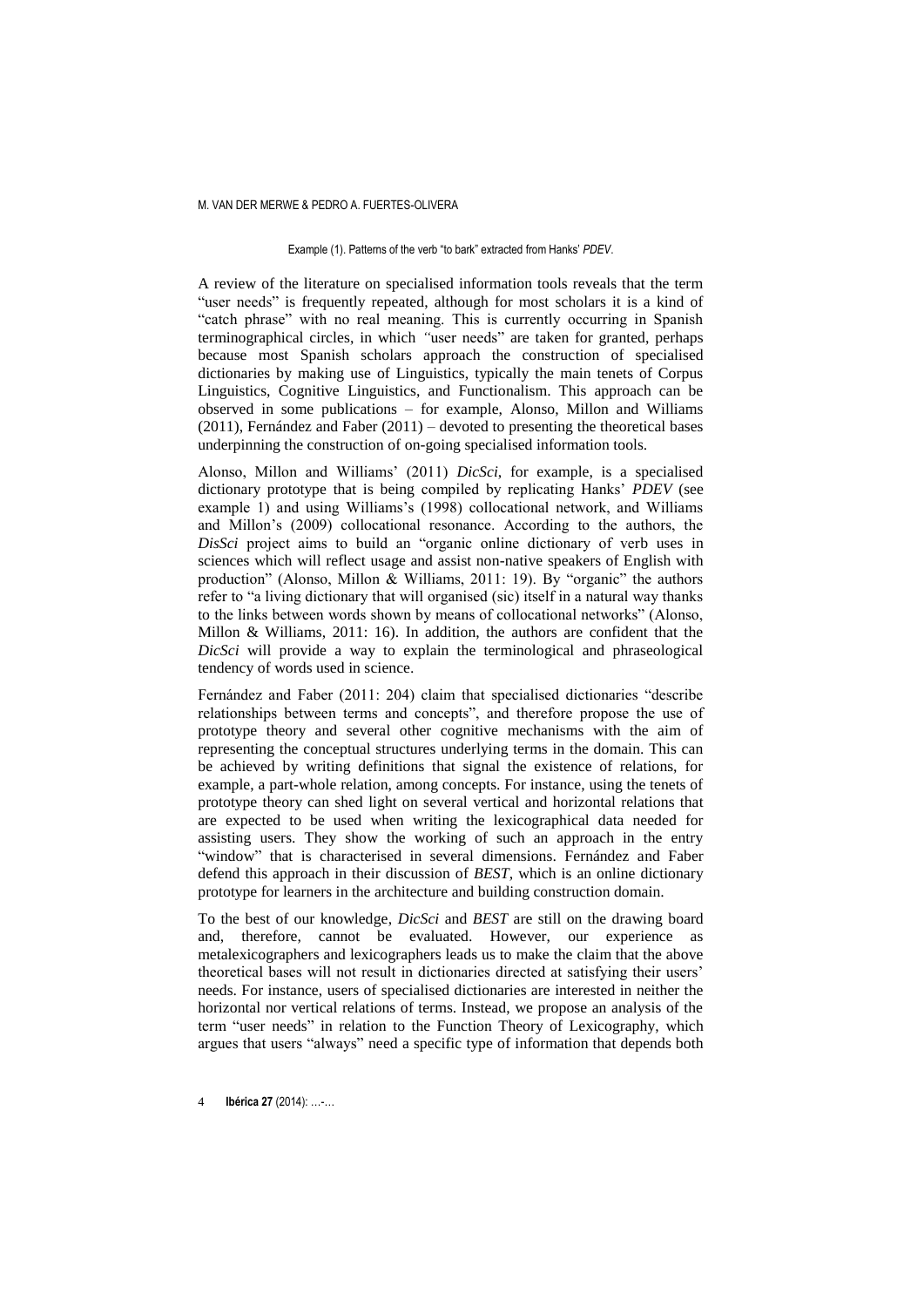on the specific type of user and on the specific type of situation in which the need occurs. Within this framework, we believe that the intended user of wine dictionaries in South Africa is now more varied than 40 years ago. For instance, the wine sector is growing and wine dictionaries are also sought by interested laypeople, for example, consumers of wine that need some knowledge about it. This extra-lexicographical situation was considered and affected the way in which wine terminology was dealt with in a recently-published South African wine dictionary. Contrary to what was common in South African specialised dictionaries, the new dictionary incorporates encyclopaedic data that targets the needs of the new user types identified: semi-experts and interested laypersons.

# **3. Background information on two wine dictionaries**

The *Wine Dictionary* (WD) of the South African Department of National Education was published in 1973 by the Terminology Section of the Language Services Bureau in collaboration with the Oenological and Viticultural Research Institute. According to the preface,

The object of the Wine Dictionary (pviii) was to assemble in a comprehensive bilingual lexicon the essential terminology of the wine industry in general and the South African wine industry in particular. This book (pviii) therefore, covers all aspects of this most important industry, from the preparation of the soil for the vines to the label on the wine bottle, from the cultivation of new cultivars for our special conditions to the serving of the final product on the table. For this reason the terms covering the specialised fields such as cellar technology, grafting, pruning methods, vine diseases and Wine Chemistry were augmented by terms of a more general nature from related fields such as Soil Science, Horticulture, Agricultural Engineering, Genetics and Botany. Excursions into related fields were limited to those terms intimately connected with viticulture.

The *South African Trilingual Wine Industry Dictionary* (WID) was published in 2012 by Winetech and Sawis as an internet dictionary with free access for users. Two subject committees worked on the compilation of the dictionary, namely, one for "oenology" and another for "viticulture". According to the introduction, the dictionary deals with terms on "oenology" and "viticulture":

The subject field viticulture includes for example terms relating to organic cultivation and production, soil science, plant biotechnology, vine viruses, plant protection and plant improvement. The subject field oenology makes provision for the terminology on production technology, bottling, packaging, as well as microbiology. In a nutshell, the dictionary supplies information on the physiology of the vine, the fruit of the vine and the winemaking process. (WID, page vii)

A list of target users for whom the WID is intended is supplied, and these users include viticulturists and oenologists, producers and winemakers, viticulture and oenology students and lecturers, public relations officers and information officers, wine marketers, writers in the field of wine and wine lovers. When the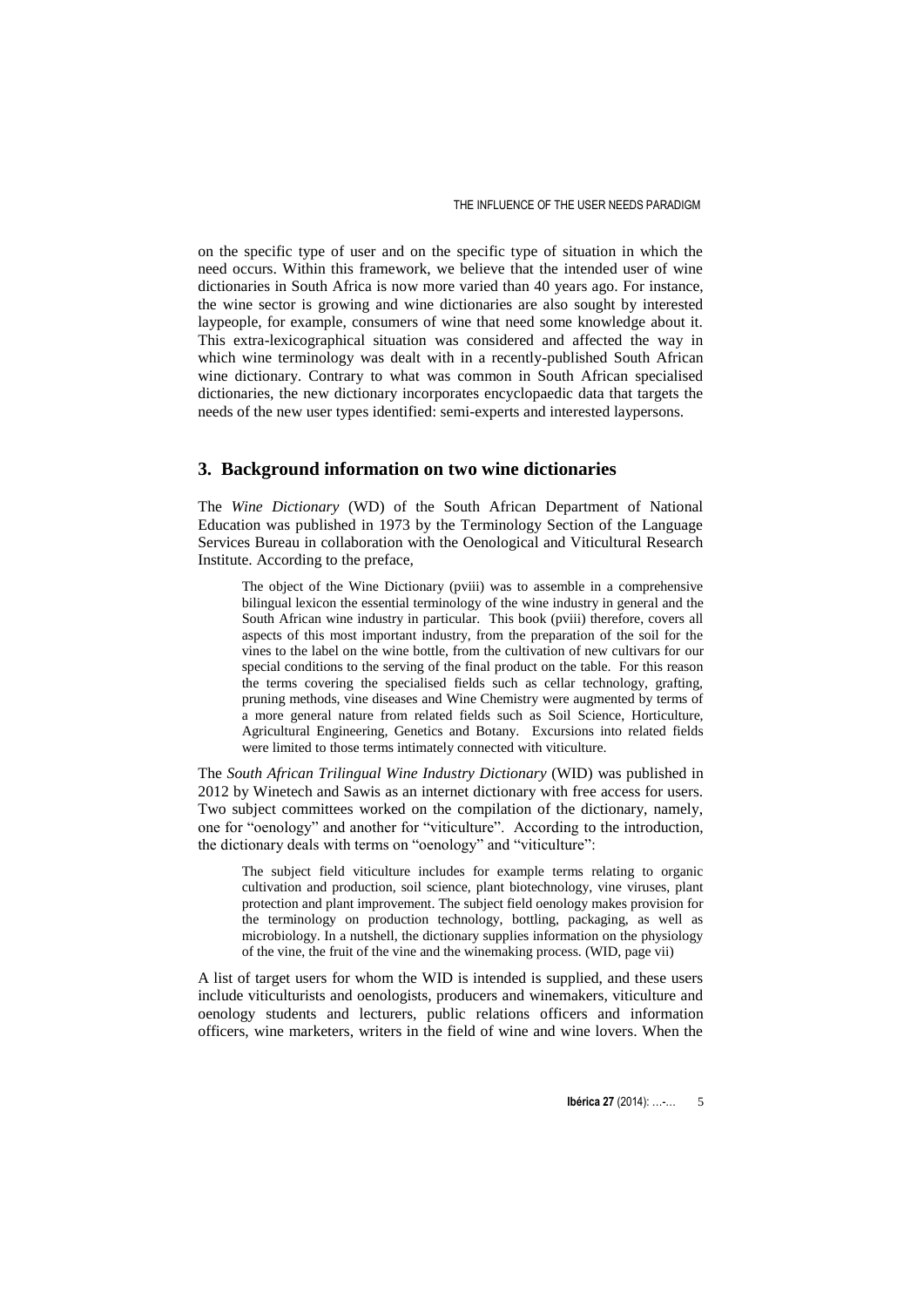list of target users is analysed, it is evident that the dictionary is intended for a whole range of users, from experts such as viticulturists to oenologists, and semiexperts like public relations officers to laypeople such as wine lovers. It is important to note that a person who might be viewed as an expert, for example, a viticulturist, does not necessarily have the expert knowledge on oenology, and that such a user would also need subject guidance from the dictionary.

To sum up, both dictionaries are separated by 40 years and are ideal candidates for investigating the influence of the user paradigm on their compilation. This approach is illustrated below with an analysis of the way in which subject labels are treated in both dictionaries.

# **4. Encyclopaedic information in specialised dictionaries**

Encyclopaedic information is concerned with describing factual knowledge and extra-linguistic reality. In specialised dictionaries encyclopaedic information is usually provided in the form of encyclopaedic notes in the dictionary articles, independent external components, known as "systematic introductions", "subject-field components", "encyclopaedic sections", or "subject field term systems" (Bergenholtz & Nielsen, 2006: 284; Fuertes-Olivera, 2009; Svensén, 2009), and encyclopaedic labels addressing the individual lemmata or equivalents.

Encyclopaedic notes in specialised lexicography are regarded as key dictionary structures for fulfilling dictionary functions and satisfying the intended users' needs. They are similar to definitions for non-specialists. Systematic introductions are separate dictionary components, situated either at the front or the back (usually following the user's guide), which aim at furnishing cognitionoriented and communication-oriented functions. The former, which represent the primary function, consist in providing an introduction to or a systematic, detailed exposition of the subject field covered by the dictionary. The latter supplement the encyclopaedic information offered with language information in the form of collocations, auxiliary words, and examples of standard LSP usage (Bergenholtz & Tarp 1995: 154-159 and 176-178; Bergenholtz & Nielsen 2006: 290-293; Fuertes-Olivera, 2009: 161-178). Encyclopaedic labels typically consist of special symbols or abbreviated terms used in reference works to help the user find a particular lemma, choose the correct equivalent, or indicate the association of a term with a particular subject field.

In the discussion below, we will be basically concerned with subject (field) labels. In well-conceived specialised dictionaries (that is, dictionaries which have been prepared by taking into account dictionary functions and users' needs), subject labels will assist users more in communication-oriented functions in a foreign language than in their native language, provided that the expected user has, at least, a working knowledge of the subject-field (or sub-field) considered,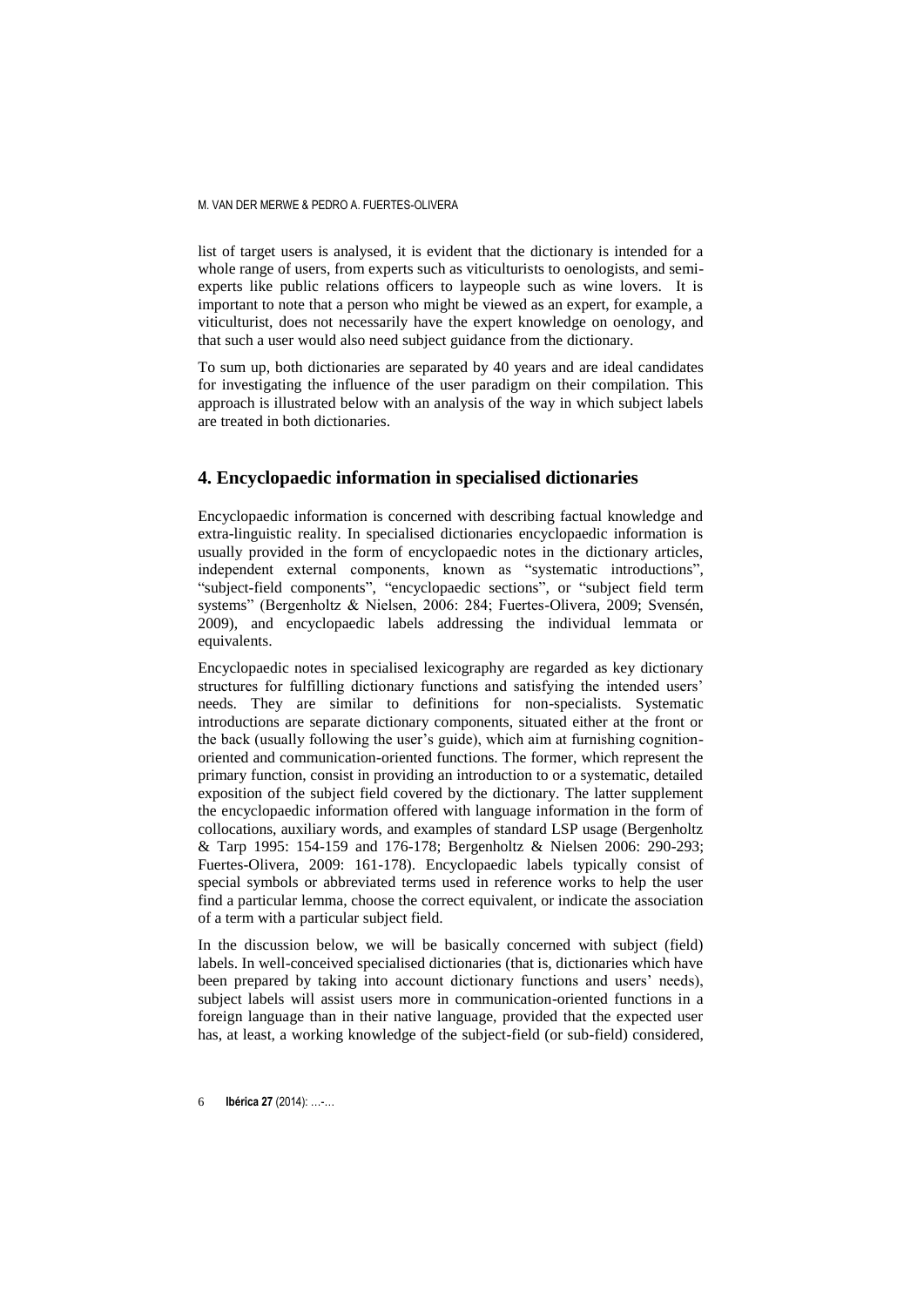particularly in culture-dependent domains. They are also useful for cognitiveoriented functions, although they cannot replace encyclopaedic notes or systematic introductions (Bergenholtz & Tarp 1995). In the next section we illustrate the workings of subject labels for assisting users, especially interested laypeople, to "read" wine texts – that is, our analysis will highlight the "reception function".

# **4.1. Subject labels in WD and WID**

A way to transfer subject information in a dictionary is to make use of subject field labels. Subject labels could be used to assist users in the transfer of subject and semantic information. Experts, semi-experts and laypeople might require considerable guidance from a specialist language dictionary to understand terms fully and completely.

### **4.1.1. Articles in the wine dictionary, with reference to subject field labels**

Due to the nature of a specialised language dictionary, it is a pre-requisite for a term to belong to a specialised field in order to qualify for inclusion in such a dictionary as a lemma. The assumption follows that a word needs to be classified as belonging to the field of "viticulture" and "winemaking". From the preface of the WD it is clear that terms from different specialised fields like cellar technology, as well as those from related fields like soil science, were included in the dictionary. However, no reference is made in the preface to any kind of subject label system in the dictionary. There is no list of subject labels supplied and no introductory comments are made on the subject fields used in the microstructure of the dictionary.

If one consults the dictionary, no subject labels referring to specialised fields or related fields could be identified in the microstructure of the dictionary. The microstructure of a typical article in the WD consists of a lemma in the source language supplied with a translation in the target language, as example (2) shows:

Example (2). The term "arm" in the *Wine Dictionary*. arm: arm

During a dictionary consultation process the following scenario could be described. If a subject expert consulted the dictionary and the purpose of consultation was translation from Afrikaans to English, then the dictionary consultation process would be a successful one. If, however, a layperson or a semi-expert consulted the dictionary, the article would offer no assistance to the user at all, except for the fact that the translation equivalent of the Afrikaans term is supplied. Apart from no definition being offered, no further assistance is given as regards clarifying the meaning of the term, for example, by indicating that it belonged to a specific specialised field or a related field. It might have been of great benefit to the user if a subject label like "grapevine morphology" had been used to indicate that the term "arm" refers to a part of the grapevine.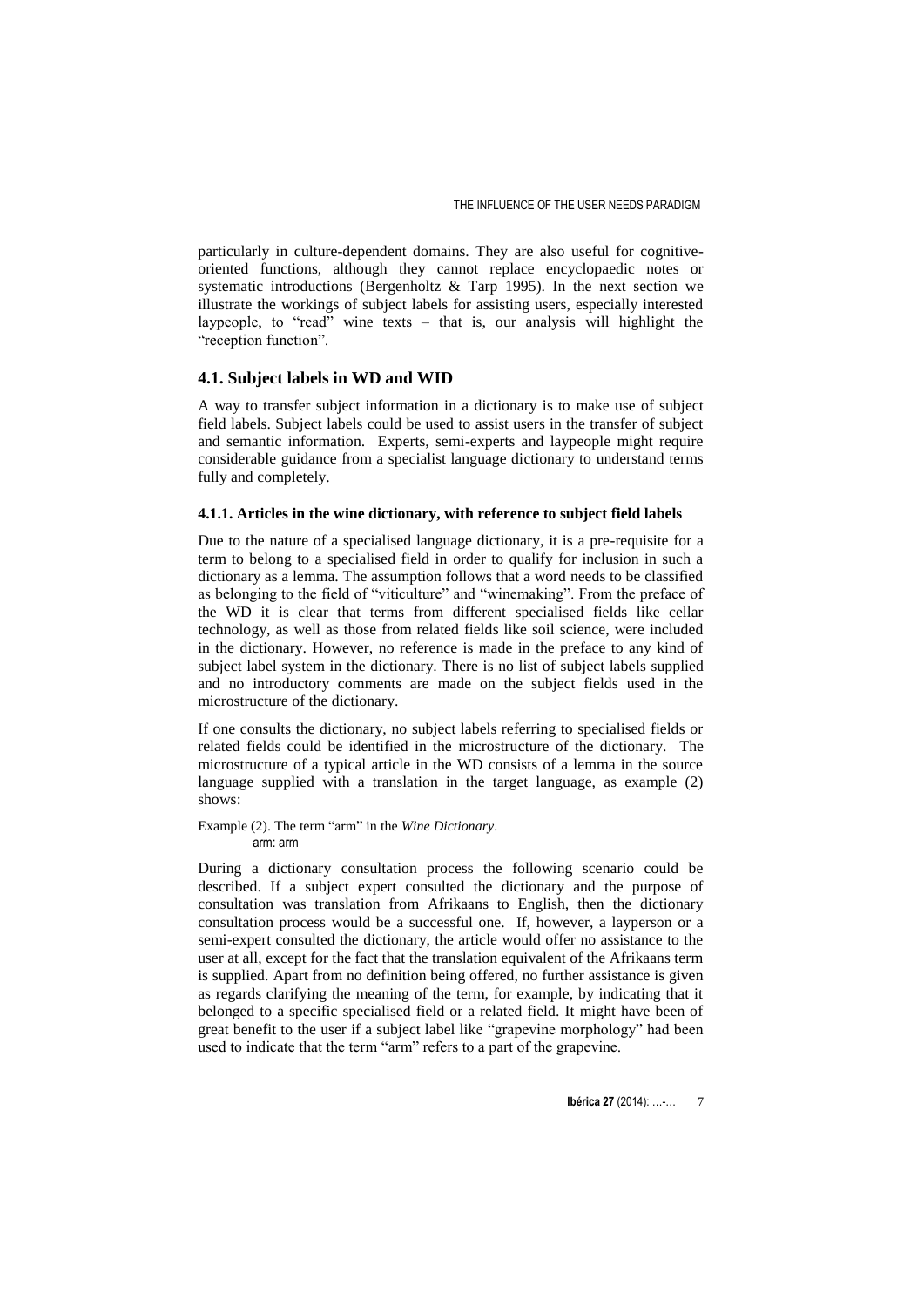When the microstructure of the WD is analysed closely, more information on a few terms could be found in the target language. (The information provided in brackets is translated into English and given in italics for the reader of this article). Information is supplied in brackets, as shown in example (3):

Example (3). Semantic/encyclopaedic information in some entries in the *Wine Dictionary* amertune; bitterwording (wynsiekte) *wine disease* apoplexy: apopleksie (wingerdsiekte) *vine disease* appellation of origin: oorsprongsbenaming (wyn) *wine*

In the above entries, the information provided in brackets could be interpreted as labels, although they are not identified or explained as labels. The word "wine disease" is used four times and the word "vine disease" twice in the dictionary. As a result of their scant occurrence in the dictionary, they could not be interpreted as part of its labelling system. Neither are they employed consistently, as the lemmas "bitter rot", "black knot", "black measles", "black rot" and "black spot" all refer to grapevine diseases and have not been indicated as such. The user of the dictionary has been provided with insufficient information and information transfer has not taken place. If semi-experts and laypeople consulted the dictionary, the result would be unsuccessful, as subject specific information has not been supplied.

When considering the previous examples discussed and the following ones taken from the dictionary, no system according to which information is supplied in brackets was apparent, as may be seen in the following examples from WD (example 4):

Example (4). Lack of systematic labelling system used in the *Wine Dictionary*. Bloom: waas, waslaag (op korrels) *on berries* chemical sterilization: chemiese sterilisasie (van mos) *of must* cooking (baking): bak (van sjerrie en ander wyntipes) *of sherry and other types of wine* measles: masels (swamsiekte by wingerd) *fungus disease in vines* neck: nek (van bottel) *of bottle*

In the above-mentioned examples the information supplied in brackets seems to contextualise terms by explaining to the user the semantic fields to which the terms belong, and which could provide a better understanding of their meaning. In the case of "neck", it would be appropriate to contextualise the word so that when most users read the information they would be able to understand the meaning of the "neck of bottle". The term "measles" is contextualised by the fact that it is a fungus disease, and for the expert and semi-expert consulting the dictionary this would be useful information. For the semi-expert the information would perhaps cause confusion as to what the exact meaning of the term is. In the case of the word "bloom", the user might understand the term better if it were mentioned that it occurs on berries, although it is still not likely that a layperson would grasp the exact meaning of "bloom".It would even be more difficult for a layperson to understand to what the "chemical sterilization of must" refers, or the reference of "cooking of sherry and other types of wine". It is doubtful that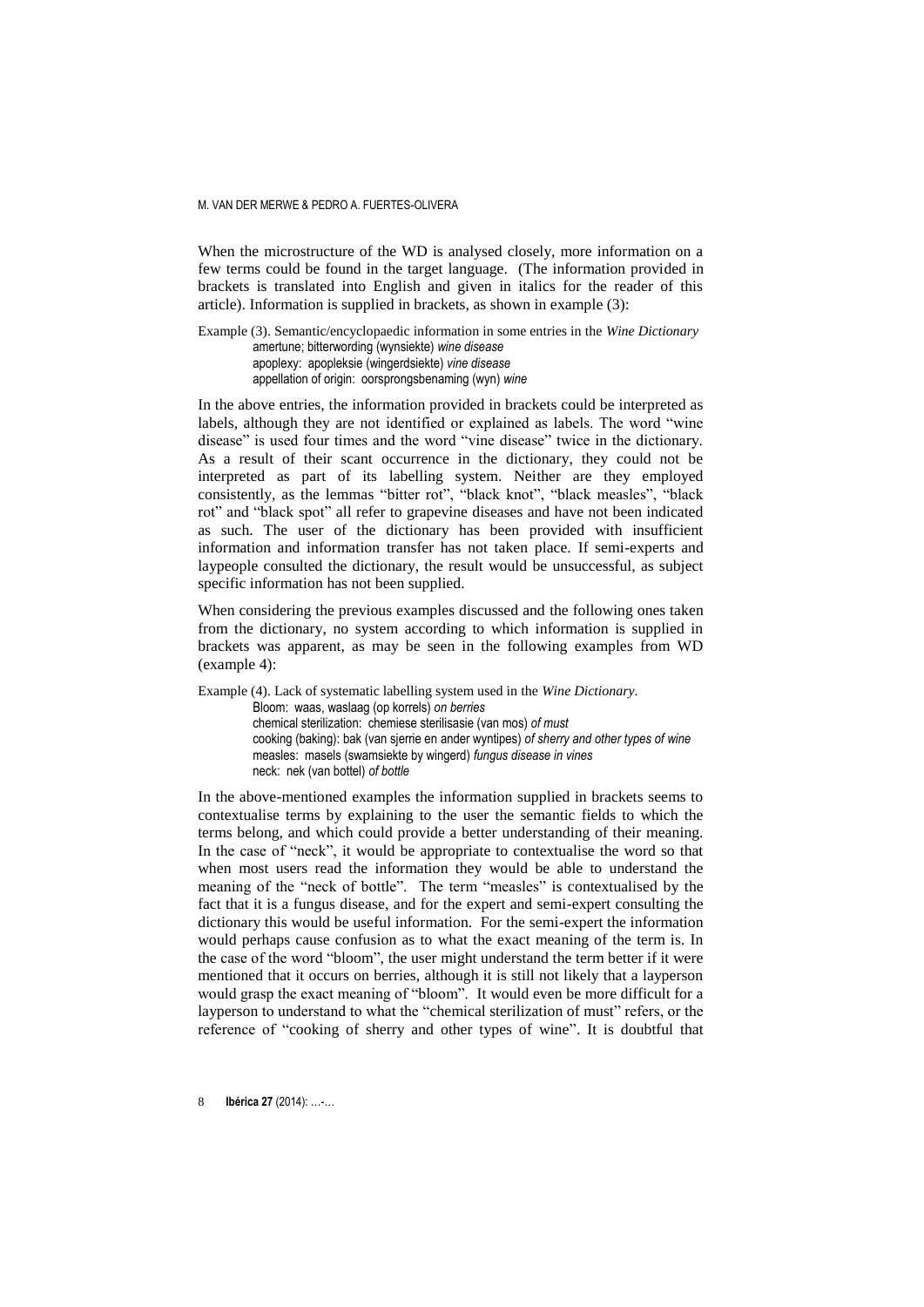consultation of the WD would assist the user in the consultation process, as no successful transfer of information has occurred.

The following items (example 5) from the WD demonstrate a very fragmented and inconsistent use of information in brackets, which could add to confusion on the part of the user. In the case of the lemma "fundatrix", the translation equivalent is "fundatrix" and another translation equivalent, *stammoeder*, is supplied. Apart from the fact that the user is not informed as regards whether these terms are absolute or partial synonyms, more information is provided in brackets. Transfer of information is not complete, since the user is not told whether *filloksera* is a further explanation of the word (as in the previous examples), a synonym or a hyponym. The same problem arises for the user in the lemma "wine robber". It is not clear if *monsternemer* is synonymous with *wyndief* or if there is a semantic relation of hyponymy between the words.

Example (5). Fragmented system of labelling in the *Wine Dictionary.*  fundatrix: fundatrix, stammoeder (filloksera) *phylloxera* wine robber (wine thief): wyndief (monsternemer) *sampler*

The semantic relations between the terms described above are unclear and not explained to the user. It is very unlikely that the semi-expert and layperson could rely on their intuition to find the correct answer to their query. These examples demonstrate very poor guidance for the user, especially the semi-expert and layperson.

In the example of "greenish coloured wine" (example 6), a comment is made in brackets by the lexicographer. It could be considered pragmatic information, as it informs the user that the colour is the desired colour for white wine. It is the only example of such a comment found in the WD. This is good subject information and could be very useful to the user, but unfortunately it is not conveyed in either the correct or a consistent manner.

Example (6). Pragmatic labelling in the *Wine Dictionary.* greenish coloured wine: groenerige wyn (gewenste witwynkleur) *desired white wine colour*

To sum up, there is no labelling system in the WD to assist the user to understand subject terms. The use of information in brackets provided by the WD is not very successful. Brackets are seen as a place to "dump different kinds" of information". It confuses users and is of little benefit to them.

### **4.1.2. Subject labelling system in the SA wine industry dictionary**

A list of subject labels is supplied in the WID (see Table 1).

| <b>Oenology</b>             | <b>Viticulture</b>                    | <b>Related fields</b>        |
|-----------------------------|---------------------------------------|------------------------------|
| bacteriology<br>barrel type | cultivation practice<br>fertilization | biochemistry<br>biodiversity |
| bottle size                 | grapevine anatomy                     | biology                      |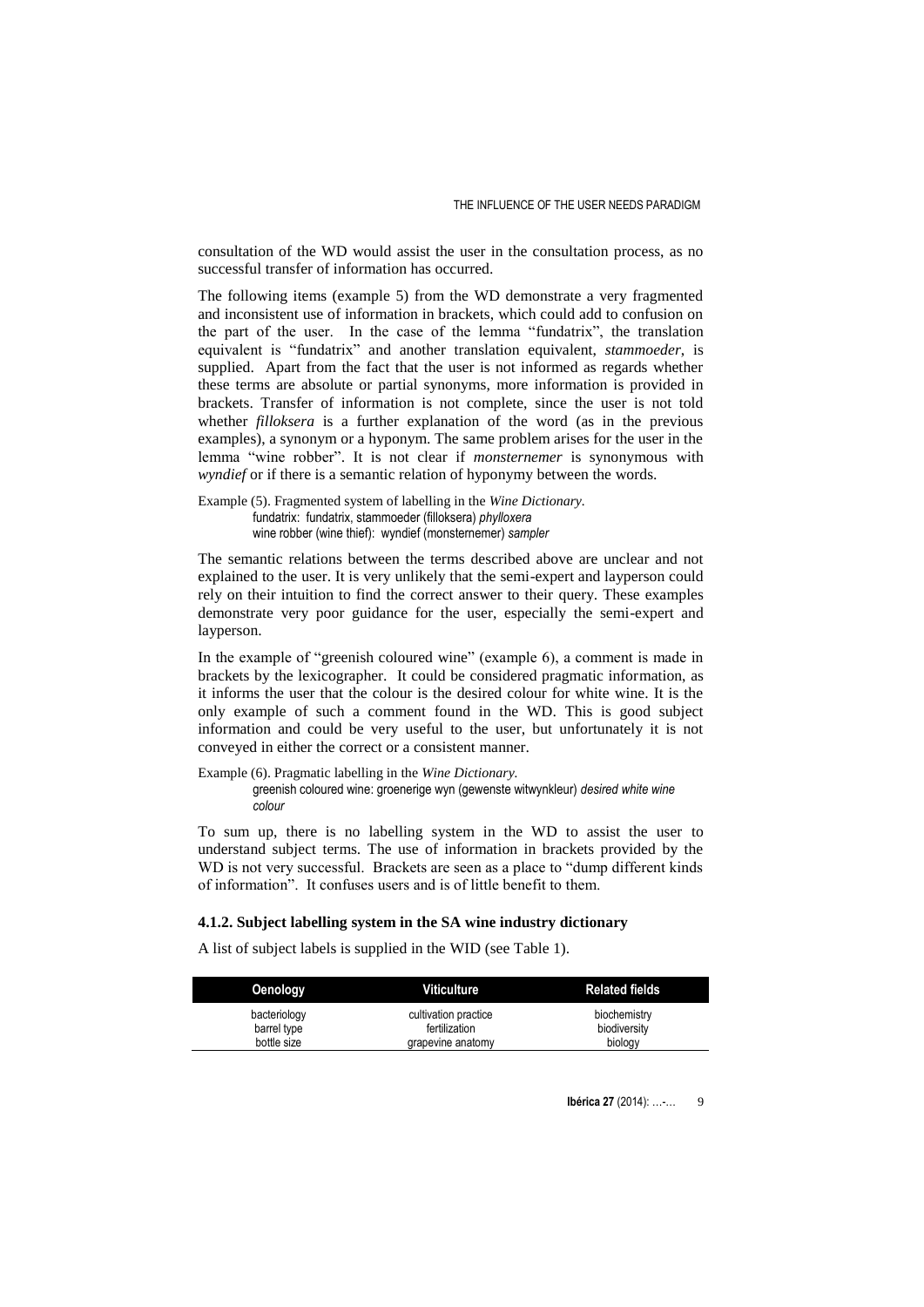| bottle type                | grapevine development | biotechnology   |
|----------------------------|-----------------------|-----------------|
| bottling                   | grapevine disease     | botany          |
| cooperage                  | grapevine morphology  | chemistry       |
| crushing and destemming    | grapevine pest        | climate         |
| distillation               | grapevine physiology  | commerce        |
| enzyme                     | growth regulator      | genetics        |
| mouth-feel wheel           | irrigation            | microbiology    |
| packaging                  | propagation           | plant pathology |
| oenology                   | pruning               | soil science    |
| regulatory                 | training              |                 |
| waste and waste management | trellising            |                 |
| wine fault                 | viticulture           |                 |
| wine style                 |                       |                 |
| wine tasting               |                       |                 |
| wine type                  |                       |                 |
| winemaking                 |                       |                 |
| yeast refer to oenology    |                       |                 |

Table 1. Diagram indicating the labelling system used in the WID.

The subject field labels are supplied in alphabetical order and the user can click on the list in order to view it. There are 54 subject labels used in the dictionary and they form part of an intricate system. Since the WID is a specialised dictionary for terms in "oenology" and "viticulture", most of the labels refer to either "oenology" or "viticulture". Subject labels, such as "bacteriology", º"barrel type", "bottle size", "bottle type", "bottling", "cooperage", "crushing" and "destemming", "distillation", "enzyme", "mouth-feel wheel", "packaging", "oenology", "regulatory", "waste and waste management", "wine fault", "wine style", "wine tasting", "wine type", "winemaking" and "yeast", refer to "oenology". These subject labels represent a subfield of "oenology" as a whole, as they refer to its specialised fields.

Subject labels, such as "cultivation practice", "fertilization", "grapevine anatomy", "grapevine development", "grapevine disease", "grapevine morphology", "grapevine pest", "grapevine physiology", "growth regulator", "irrigation", "propagation", "pruning", "training", "trellising" and "viticulture", refer to "viticulture". These subject labels represent a subfield of the area of "viticulture", referring to specialised fields of "viticulture".

The subject labels mentioned above have an exclusion effect, in the sense that a label such as bottle type would only be used in connection with the specialised field of "winemaking", or a label like cultivation practice would be found only when referring to the specialised field of "viticulture". There are, however, labels in the WID that could refer to either the field of "oenology" or the field of "viticulture". These labels are "analysis", "equipment", "implement", "instrument" and "machinery".

Subject labels in the WID do not refer uniquely to subfields of "oenology" and "viticulture", but also to related fields such as "biochemistry", "biodiversity", "biology", "biotechnology", "botany", "chemistry", "climate", "commerce",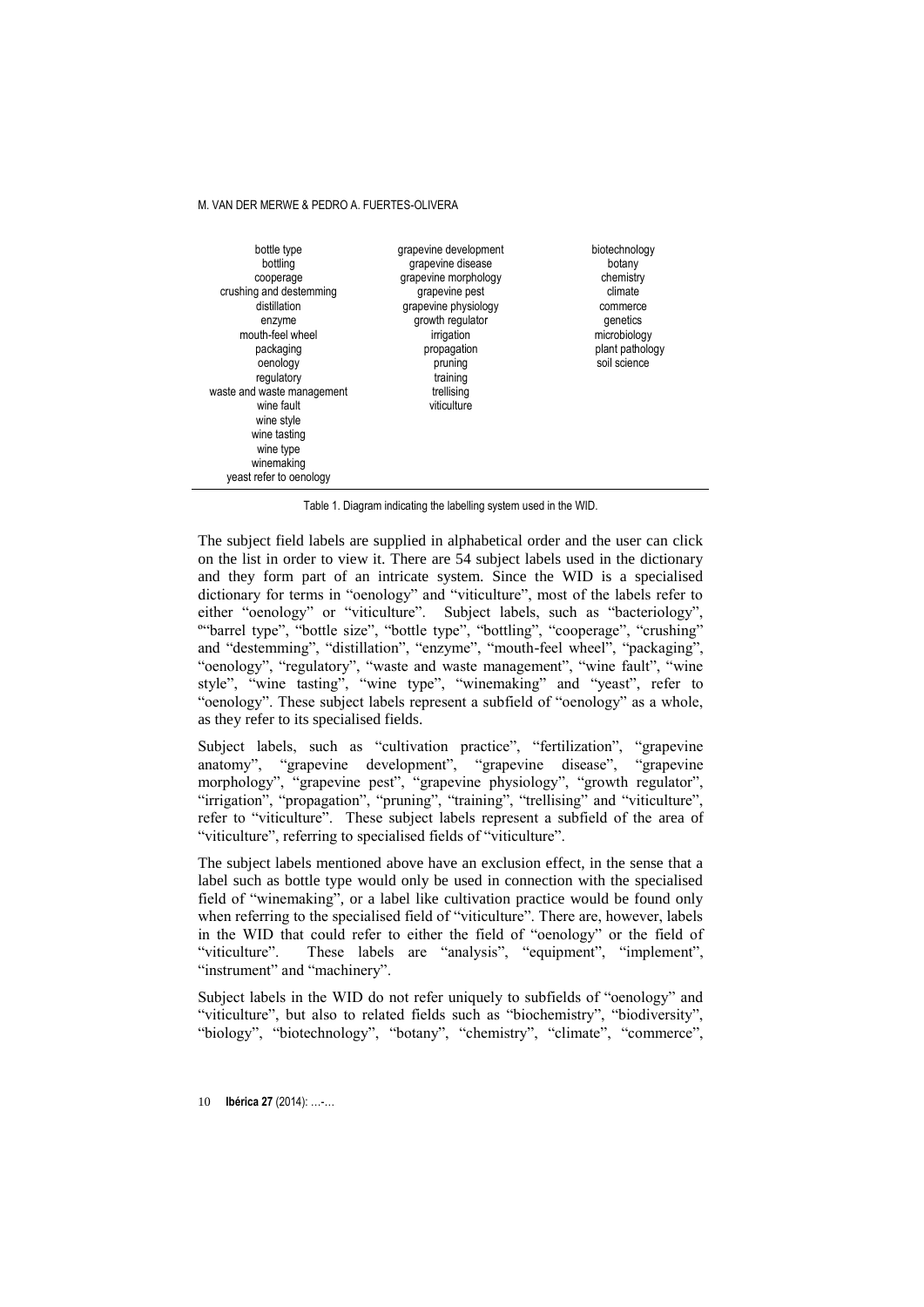"genetics", "microbiology", "plant pathology" and "soil science". Labels on related fields have been chosen since these subject fields have an impact on "oenology" and "viticulture".

The user can search according to the list of subjects. A specific subject can be clicked on/activated and all the terms belonging to the specific subject field will be shown. When the term is clicked on again, the user will be linked to the article of the terms. A subject field like "regulatory" could be chosen and the user will then find the term "wine ward" in the subject field, together with other terms relating to the field.

# **4.1.3. Articles in the SA wine industry dictionary, with reference to subject field labels**

According to its introduction, most of the terms in the dictionary have subject fields, and when the microstructure of the dictionary articles is analysed, it is evident that all the lemmas in the dictionary have been supplied with subject labels. The microstructure of a typical article in the WID would consist of the lemma, a reference to the part of speech, subject label(s), a definition of the term and a translation equivalent in Afrikaans and isiXhosa. Examples (7) to (16) show the main functions of these subject labels.

In the article on the lemma "bloom", the subject label "viticulture" is used and the term is linked to the specialised field of "viticulture". When a user refers to the term, before reading the definition, they would know that the term belongs to the specialised field.

Example (7). A label for signaling the specialised field of the term in the *WID*.

**bloom** *noun Subject* Viticulture the delicate waxy coating on the surface of mature grape berries. *Afrikaans* **waslaag, waas** *Xhosa* **incindi (ephuma kwiidiliya ezivuthiweyo)**

In the article on the lemma "peripheral vascular network", the subject label "grapevine morphology" *is* used and the term is linked to the specialised field of grapevine morphology, which is a subfield of "viticulture". This is useful to the user and subject information is conveyed successfully.

Example (8). A label for signaling the subfield of "peripheral vascular network" in the *WID*.

**peripheral vascular network** *noun Subject* Grapevine morphology conductive tissue vein network in the skin of the berry. *Afrikaans* **dopvaatbundelnetwerk** *Xhosa* **ubume bemithambo yesiqhamo**

When the articles for "gravity vacuum filling machine" and "spray pump" are analyzed, it may be deduced that two labels could be used for one term when a term belongs to more than one specialised field. In the case of "gravity vacuum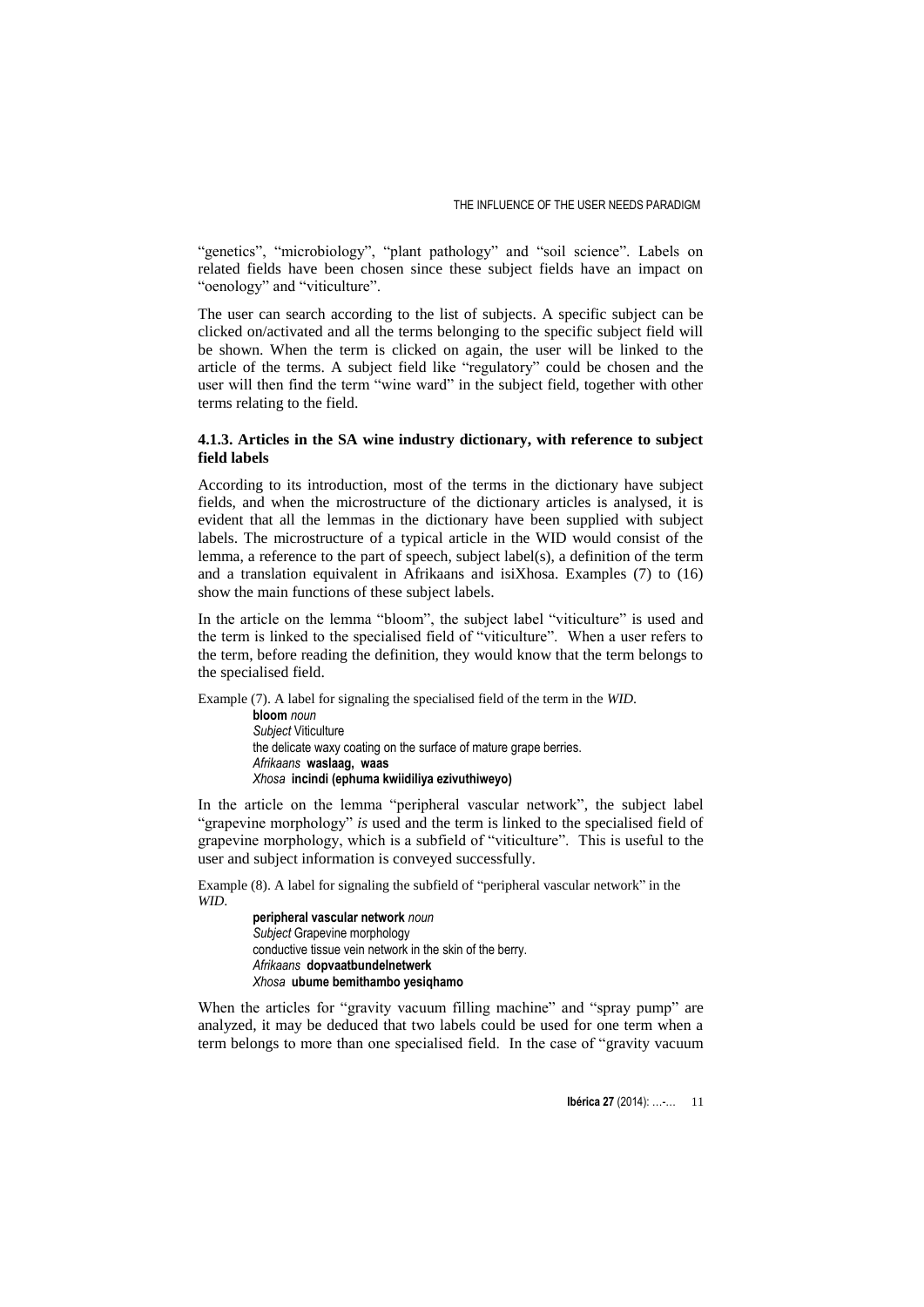filling machine", the term belongs to the specialised fields of "machinery" and "packaging", whereas "spray pump" is to be found in the specialised fields of "equipment" and "viticulture". This is good information for the user, who is directed to the subject spheres of the terms.

Example (9). Terms with two labels in the *WID.* **gravity vacuum filling machine** *noun Subject* Machinery, Packaging a filling process utilising gravity and vacuum. *Afrikaans* **gravitasievakuumvuller** *Xhosa* **umatshini wokuvala spray pump** *noun Subject* Equipment, Viticulture equipment used to spray the vineyard. *Afrikaans* **spuitpomp** *Xhosa* **impompo yokutshiza**

In the case of the lemma "ammonium sulphate", even more than two subject fields are mentioned – namely, "chemistry", "winemaking" and "viticulture". The user would then know that the term could be used in the related field of "chemistry", as well as in the specialised fields of "winemaking" and "viticulture". This represents an inclusive relationship between fields, as the term could be used in both.

Example (10). Labels for signaling an inclusive relationship.

**ammonium sulphate** *noun Subject* Chemistry, Winemaking, Viticulture an inorganic compound used to encourage the growth of yeasts in wine making and to encourage the growth of vines. *Afrikaans* **ammoniumsulfaat** *Xhosa* **i-amoniyam salifeyithi**

When homonyms are presented in the WID, the use of subject field labels is also important and it is essential that specific labels are used, as, due to the very nature of homonyms, the lexicographer is describing two different words that do not have any semantic resemblance to each other. In the two articles describing "breed", two different subject field labels were used, one referring to the specialised field of "wine tasting" and the other to the specialised field of "viticulture", representing in this case an exclusion of fields. The user receives valuable information transfer.

Example (11). Labels for signaling homonyms.

**breed (1)** *noun Subject* Wine tasting a characteristic which makes the wine distinctive, distinguished and which puts it in a class of its own. *Afrikaans* **statuur** *Xhosa* **uhlobo breed (2)** *noun Subject* Viticulture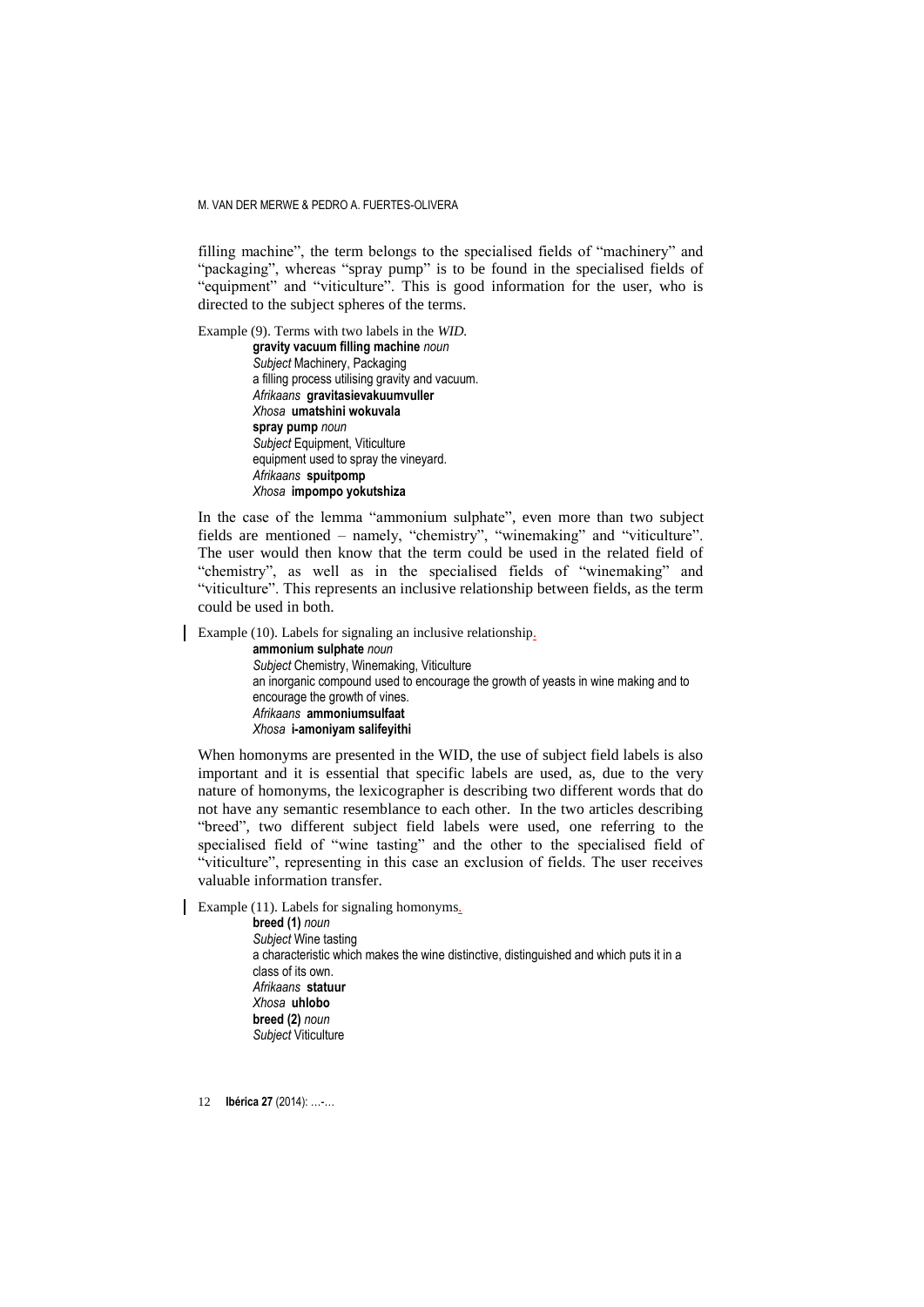### new variety obtained by deliberate cross-pollination. *Afrikaans* **kruising** *Xhosa* **uhlobo olutsha lokufuya izityalo**

In the two articles describing "radiation", two different subject field labels were used, one referring to the specialised field of "winemaking" and the other to the specialised field of "viticulture". This is an indication to the user that the term could have two very different semantic values and belong to two different subject fields. Labels are used to indicate an either/or relationship – that is, an excluding relationship between the two terms.

Example (12). Labels for signaling polysemy.

 $\overline{\phantom{a}}$ 

**radiation (1)** *noun Subject* Winemaking radiation process used for sterilising equipment. *Afrikaans* **bestraling** *Xhosa* **ukukhupha imitha, ukusasaza imitha radiation (2)** *noun Subject* Viticulture the total amount of sunlight energy received. *Afrikaans* **straling** *Xhosa* **amandla elanga afunyenweyo**

The terms "dense" and "sulphuring" are examples of lemmas with polysemous senses, but two subject field labels are displayed in the articles. In the article for "dense" two subject field labels, referring to the specialised fields "wine tasting" and "viticulture", are used. The label Wine tasting focuses on the first polysemous sense whereas the second label "viticulture" focuses on the second polysemous sense of "dense". The two polysemous senses of "sulphuring" are marked with the two subject field labels "winemaking" and "viticulture". In the label "winemaking" the first focus in on the first polysemous sense whilst and the second label "viticulture" considers the second polysemous sense of "sulphuring". It is left to the intuition of the dictionary user to discover this, as it is not explained in the introduction to the dictionary.

Example (12). labels for signaling related subject fields.

**dense** *adjective Subject* Wine tasting, Viticulture 1. a wine tasting term describing a wine that has concentrated aromas on the nose and palate. 2. describing the physical qualities of the canopy or soil. *Afrikaans* **gekonsentreerd, dig** *Xhosa* **mfiliba, ukujiya, ukuxinana sulphuring** *noun Subject* Winemaking, Viticulture 1. burning a sulphur wick to disinfect an empty barrel before filling it with new wine. 2. applying sulphur dust or liquid to the vineyard as a fungicide. *Afrikaans* **swa(w)eling** *Xhosa* **ukufakwa kwesibabile, kwifatyi, kwisitiya sediliya**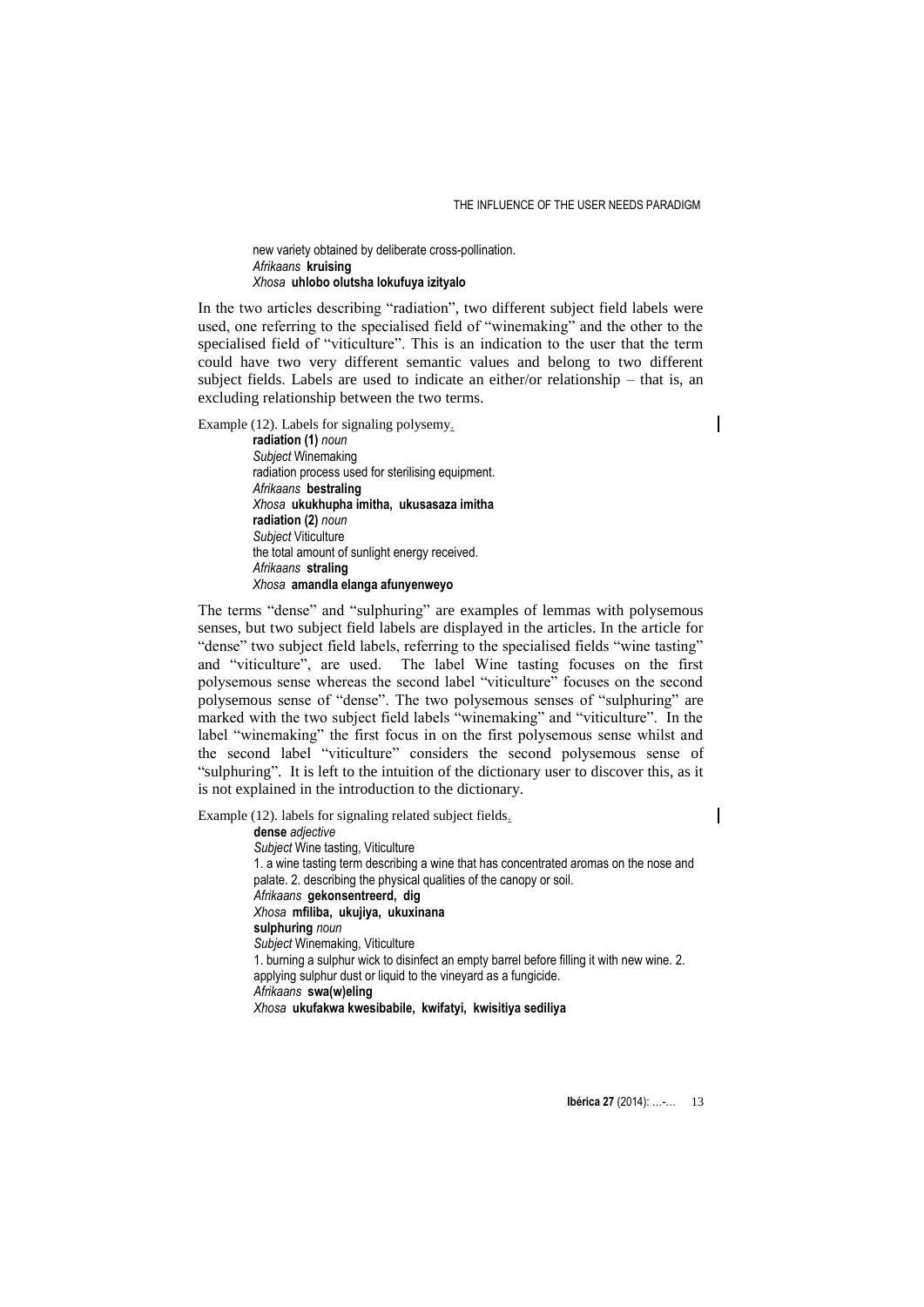Subject field labels in the WID do not refer only to specialised fields of "oenology" and "viticulture", but also to other subject fields relating to them. The articles for the terms "paper chromatography" and "soil profile" have subject labels referring to other related subject fields, for example, "chemistry" and "soil science".

Example (13). labels referring to other related subject fields

**paper chromatography** *noun Subject* Chemistry procedure for analysis of complex chemical mixtures by the progressive absorption of the components of the unknown sample (in a solvent) on a special grade of paper. *Afrikaans* **papierchromatografie** *Xhosa* **indlela yokubonisa iikhemikhali ngephepha soil profile** *noun Subject* Soil science the vertical sequence and properties of soil layers (horizons). *Afrikaans* **grondprofiel** *Xhosa* **umbonakaliso womhlaba**

To summarise, the WID made use of labels for every term included in the dictionary. The purpose of this was to compile a dictionary with the needs of the user that are well highlighted. Hence, a labelling system was planned and applied constantly in the dictionary. The advantages for the user of a labelling system is that a term is placed in a subject field, either in the subfields of "viticulture" or "oenology", or in one of the related subject fields. With the subfield lexicographers help potential users by narrowing down the meaning of the word to a specific field and/or sub-field. In other words, lexicographers of specialised dictionaries should include dictionary components that offer more focused pictures of terms and thereby help their users, particularly in text reception and text production situations.

In order to fulfil its obligation to users, the labelling system in a dictionary should be explained to them. During the consultation process users would get to know the system, understand it and expect the dictionary to make use of it appropriately and systematically.

# **5. Conclusion**

This article has argued that "nothing is more practical than a good theory" (Nielsen & Tarp, 2009: ix). This reflection is especially necessary in the realm of specialised lexicography, which is mired in three related misunderstandings: an association with Linguistics, a lack of understanding of the true nature of lexicography, and its consideration as an art or craft.

Such misunderstandings are visible in the current debate on the tenets of the Function Theory of Lexicography, especially regarding some of its claims on the user needs paradigm. On the one hand, advocates of lexicography as a sub-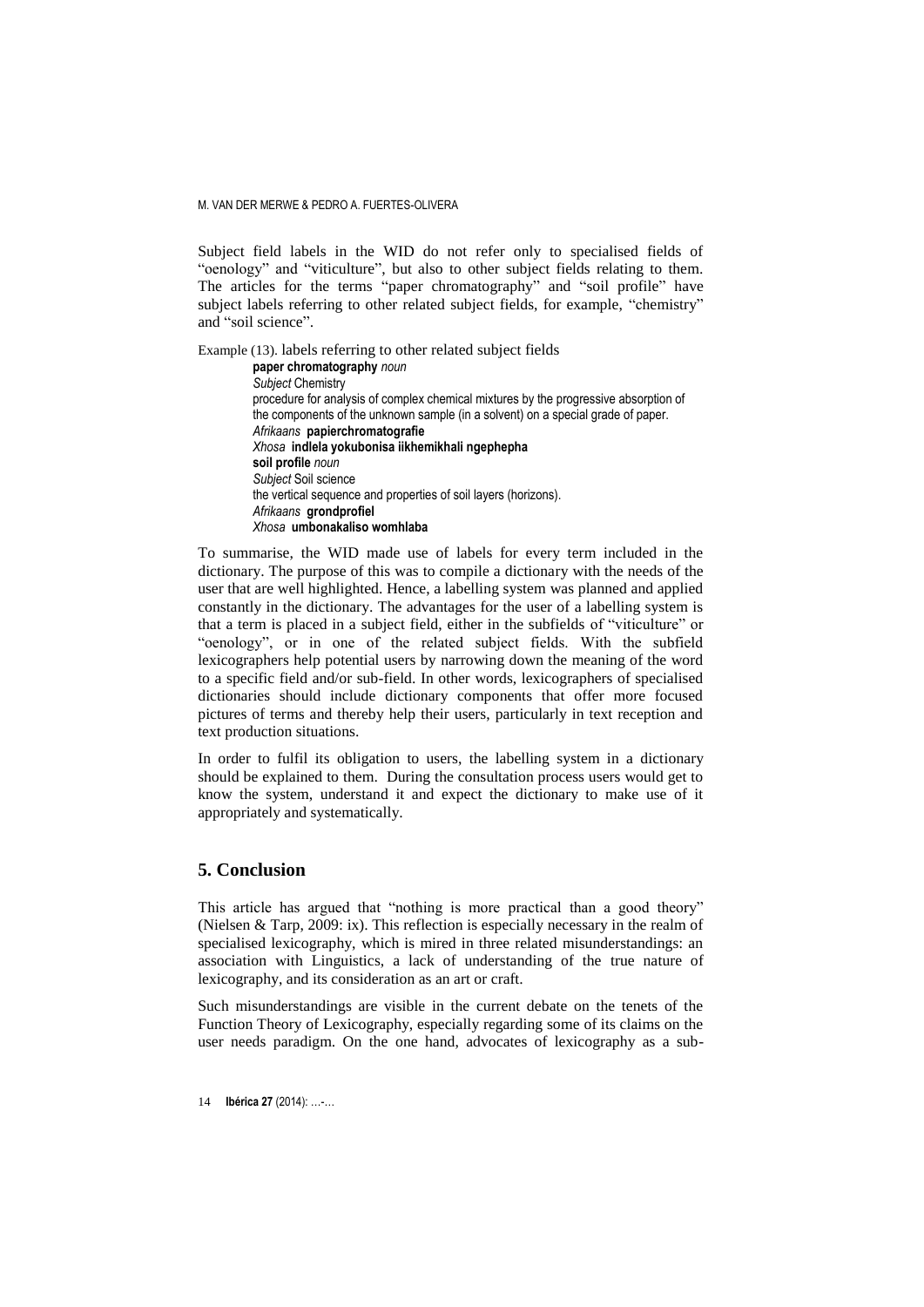discipline of (Applied) Linguistics describe dictionaries as repositories of language knowledge and, consequently, ideal candidates for evaluating linguistic theories and reproducing them when designing and compiling dictionaries. Scholars such as De Schryver (2012), Kilgarriff (2012), and Rundell (2012), among others, criticise the tenets of the Function Theory, maintaining that the designing and compiling of specialised dictionaries must rest on corpus data and frequencies, and propose methodologies whose final aim is the production of (semi-) automatic word patterns – that is, word sketches, that will help lexicographers and reduce the amount of time and money needed for constructing specialised dictionaries.

On the other hand, proponents of the Function Theory defend the argument that lexicography is an independent academic science concerned with the analysis of data, access routes and users' needs in several user situations (Fuertes-Olivera & Bergenholtz, 2011). These scholars claim that the methods and practices used when compiling general language dictionaries cannot be applied for compiling specialised dictionaries, and illustrate their view with examples taken from real working specialised dictionaries. They have, for instance, shown that frequency, that is, corpus lexicography, can mislead lexicographers in view of the fact that there are no "word sketches" in specialised lexicography and no possibility of constructing dictionary articles (semi-)automatically (Fuertes-Olivera, 2012). To the best of our knowledge, the claim that corpus frequencies can be of much use for compiling specialised dictionaries is still a "dream".

This paper adds weight to the second approach: it has shown that user needs are in a constant flux, and has proposed ways of coping with them by analysing the lexicographical treatment accorded to a recent South African wine dictionary. This dictionary contains a complete list of subject labels that were included with the aim of assisting semi-experts and interested laypeople, two user groups that were absent from a previous South African wine dictionary. In a word, this article proposes a simple and easy-to-implement option for designing and constructing specialised dictionaries. If properly understood, this methodology can be used for upgrading new editions of well-known and traditionallyconceived specialised dictionaries.

### **Acknowledgements**

Thanks are due to Ministerio de Economía y Competitividad (grant FFI2011-22885) and Junta de Castilla y León (grant VA067A12-1) for financial support. Thanks also to the Editor of Ibérica and to two anonymous reviewers for their comments on the first draft of this paper.

> [Paper received 8 October 2012] [Revised paper accepted 26 June 2013]

**References**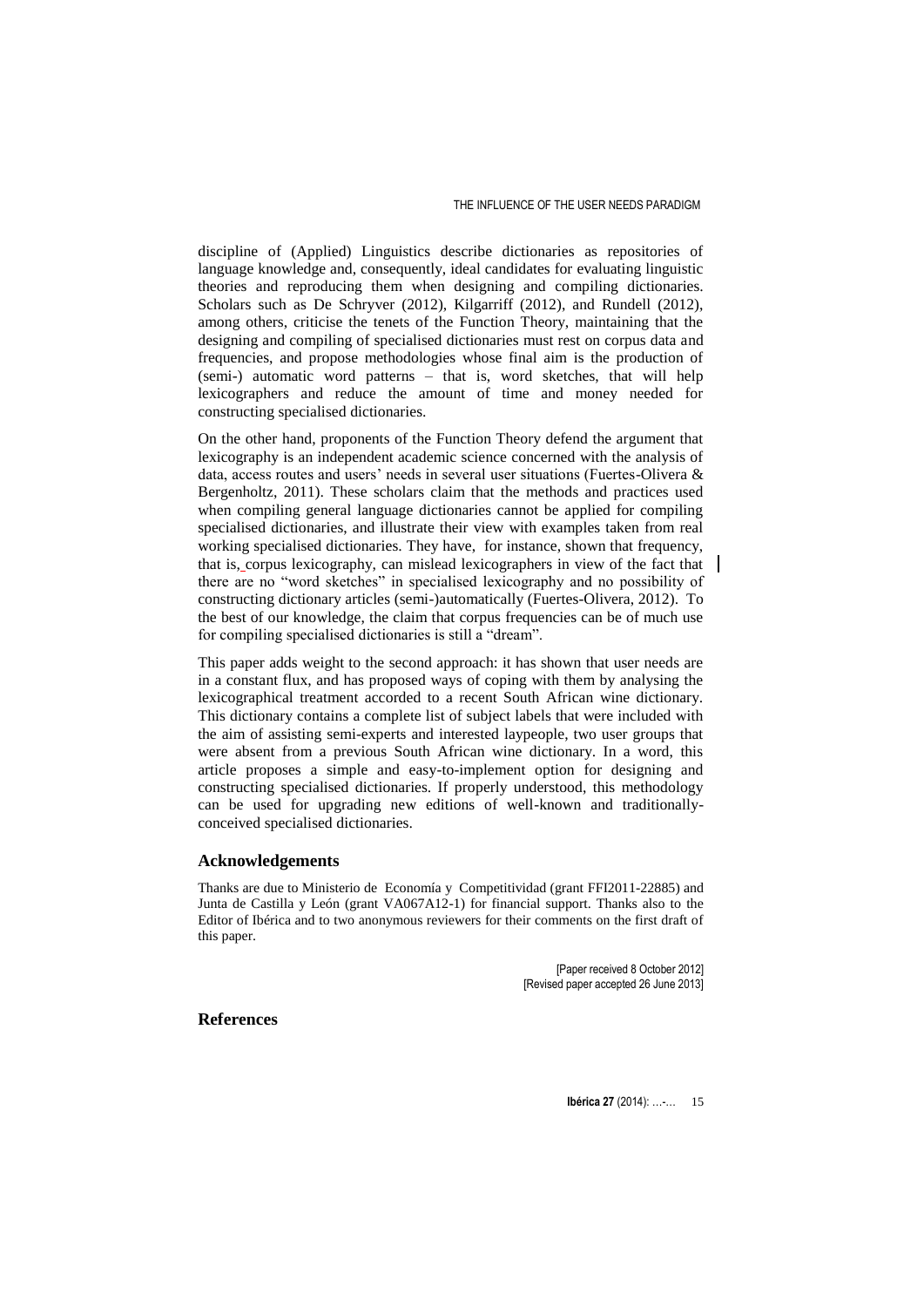Alonso, A., C. Millon, C. & G. Williams (2011). "Collocational networks and their application to an e-advanced learner's dictionary of verbs in science (DicSci)" in I. Kosem & K. Kosem (eds.), *Electronic Lexicography in the 21st Century: New Applications for New Users. Proceedings of eLex 2011, Bled, 10-12 November 2011,*12- 22. Ble[d http://wwwtrojina.si/elex2011](http://wwwtrojina.si/elex2011) [10/08/12]

Bergenholtz, H. (2012). "Concepts for monofuctional accounting dictionaries". *Terminology* 18: 243-263.

Bergenholtz, H. & S. Nielsen (2006). "Subject-field components as integrated parts of LSP dictionaries." *Terminology* 12: 281-303.

Bergenholtz, H. & S. Tarp (eds) (1995). *Manual of Specialised Lexicography*. Amsterdam/Philadelphia: John Benjamins.

Bergenholtz, H. & S. Tarp (2002). "Die moderne lexikographische Funktionslehre. Diskussionsbeitrag zu neuen und alten Paradigmen, die Wörterbücher als Gebrauchsgegenstände verstehen". *Lexicographica* 18: 253-263.

Bergenholtz, H. & S. Tarp (2003). "Two opposing theories: On H.E. Wiegand's recent discovery of lexicographic functions". *Hermes. Journal of Linguistics* 31: 171-196.

Bergenholtz, H. & S. Tarp (2004). "The concept of dictionary usage". *Nordic Journal of English Studies* 3: 23-36.

De Schryver, D-M. (2012). "Trends in twenty-five tears of academic lexicography". *International Journal of Lexicography* 25: 464-506.

Fernández, T. & P. Faber (2011). "The representation of multidimensionality in a bilingualized English-Spanish thesaurus for learners in Architecture and Building Construction." *International Journal of Lexicography* 24: 198-225.

Fuertes-Olivera, P.A. (2009). "Systematic introductions in specialized dictionaries: Some proposals in relation with the Accounting Dictionaries" in S. Nielsen & S. Tarp (eds), *Lexicography in the 21st Century. In Honour of Henning Bergenholtz*, 161-178. Amsterdam/Philadelphia: John Benjamins.

Fuertes-Olivera, P.A. (2011). "Equivalent selection in specialized e-lexicography: A casestudy with Spanish accounting terms". *Lexikos* 21: 95-119.

Fuertes-Olivera, P.A. (2012). "Lexicography and the Internet as a re-(source)". *Lexicographica* 28: 49-70.

Fuertes-Olivera, P.A. & H. Bergenholtz (eds.) (2011). *E-Lexicography, The Internet and Digital Initiatives*. London & New York: Continuum.

Fuertes-Olivera, P.A. & S. Nielsen (2011). "The dynamics of terms in accounting: what the construction of the *accounting dictionaries* reveals about metaphorical terms in culture-bound subject fields". *Terminology*17: 157-180.

Fuertes-Olivera, P.A. & S. Nielsen (2012). "Online dictionaries for assisting translators of LSP texts: The *Accounting Dictionaries*". *International Journal of Lexicography* 25: 191- 215.

Fuertes-Olivera, P.A. & S. Tarp (2011). "Lexicography for the third millennium: Cognitive-oriented specialised dictionaries for learners". *Ibérica* 21: 141-162.

Fuertes-Olivera, P.A., H. Bergenholtz, S. Nielsen & M. Niño Amo (2012). "Classification in lexicography: The concept of collocation in the *Accounting Dictionaries"*. *Lexicographica* 28: 291-305.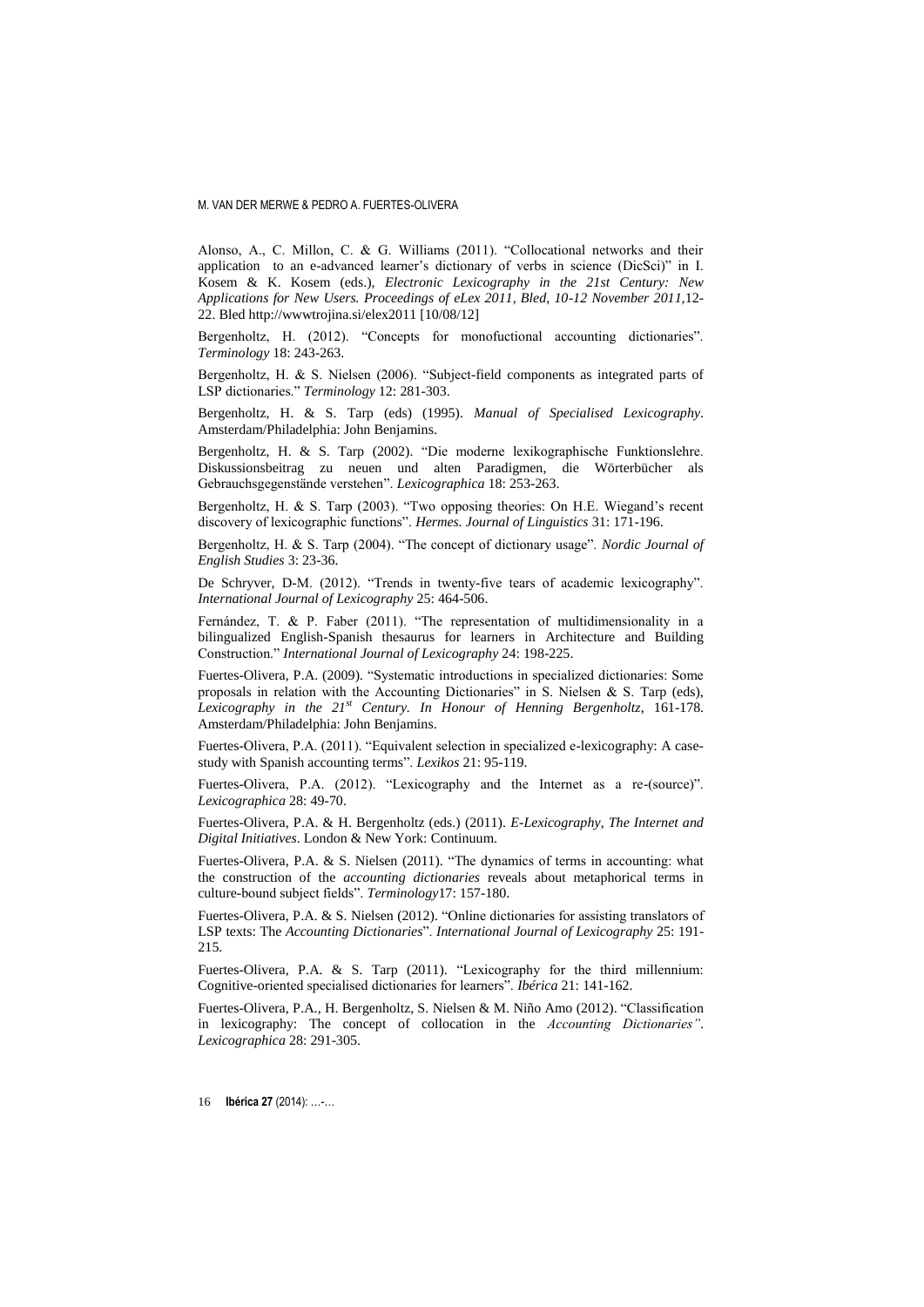Hanks, P. (2007). *Pattern Dictionary of English Verbs*. URL:<http://deb.fi.muni.cz/pdev> [20/01/14]

Householder, F.W. & S. Saporta (eds.) (1967). *Problems in Lexicography*. Bloomington: Indiana University.

Kilgarriff, A. (2012). "Book review of P.A. Fuertes-Olivera & H. Bergenholtz, eds. 2011. E-Lexicography, the Internet, Digital Initiatives and Lexicography". *Kernerman Dictionary News* 20: 26-29.

Nielsen S. & R. Almind (2011). "From data to dictionary" in P.A. Fuertes-Olivera & H. Bergenholtz (eds.), *e-Lexicography. The Internet, Digital Initiatives and Lexicography*, 141-167. London/New York: Continuum.

Nielsen; S. & S. Tarp (eds) (2009). *Lexicography in the 21st Century. In Honour of Henning Bergenholtz*. Amsterdam/Philadelphia: John Benjamins.

Rundell, M. (2012). "It works in practice but will it work in theory? The uneasy relationship between lexicography and matters theoretical" in R.V. Fjeld & J.M. Torjusen (eds.), *Proceedings of the 15th EURALEX International Congress*, 47-92. Oslo: Department of Linguistics and Scandinavian Studies.

Svensén, B. (2009). "Subject-field classification of lexicography revisited" in S. Nielsen & S. Tarp (eds.), *Lexicography in the 21st Century. In Honour of Henning Bergenholtz*, 147-159. Amsterdam/Philadelphia: John Benjamins.

Tarp, S. (2008). *Lexicography in the Borderland between Knowledge and Non-Knowledge. General Lexicographical Theory with Particular Focus on Learner's Lexicography*. Tübingen: Max Niemeyer Verlag.

Tarp, S. (2012). "Specialised lexicography: 20 years in slow motion". *Ibérica* 24: 117- 128.

Williams, G. (1998). "Collocational networks: Interlocking patterns of lexis in a corpus of plant biology research articles". *International Journal of Corpus Linguistics* 31: 151-171. Williams, G. & C. Millon (2009). "The general and the specific: Collocational resonance

of scientific language". *Proceedings of the Corpus Linguistics Conference CL2009, 20-23 July 2009*. Liverpool: University of Liverpool.<br>----- (1973). Wine Dictionary (including

----- (1973). *Wine Dictionary (including Viticulture, Winemaking,Wine Chemistry)/Wynwoordeboek (insluitende wingerdbou, wynbereiding, wynkunde)*. Pretoria: Terminology Section, Languages Services Bureau in Collaboration with the Oenological and Viticultural Research Institute. Department of National Education.

----- (2012). *South African Trilingual Wine Industry Dictionary*. Winetech and Sawis. URL: [www.sawis/dictionary.co.za](http://www.sawis/dictionary.co.za) [10/08/12]

**Michele van der Merwe** is a lecturer in Curriculum Studies in the Faculty of Education at the University of Stellenbosch. Her fields of interest lie in the pedagogical lexicography, language teaching, as well as LSP dictionaries. Michele has presented various conference papers on lexicography and has published in international journals on lexicography.

**Pedro A. Fuertes-Olivera** is head of the International Centre for Lexicography, has lectured in more than 20 countries, and has written more than 150 academic contributions. Among others, he is co-author of *Pedagogical Specialised*